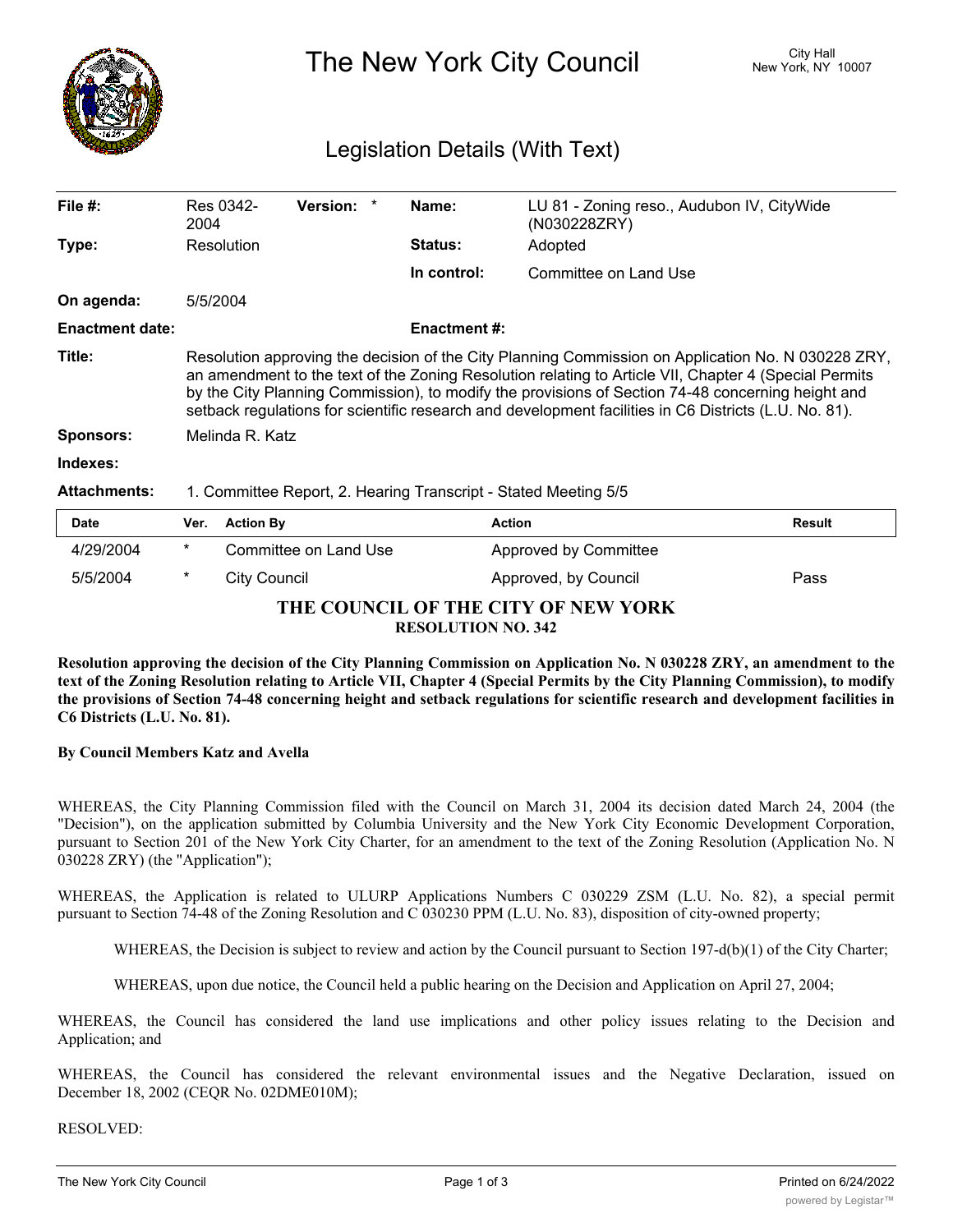## **File #:** Res 0342-2004, **Version:** \*

The Council finds that the action described herein will have no significant effect on the environment;

Pursuant to Sections 197-d and 200 of the City Charter and on the basis of the Decision and Application the Council approves the Decision; and

 $\frac{1}{2}$ 

The Zoning Resolution of the City of New York, effective as of December 15, 1961, and as subsequently amended, is further amended as follows:

Matter in **Underline** is new, to be added; Matter in Strikeout is old, to be deleted; Matter within *italics* is defined in Section 12-10; \* \* \* indicate where unchanged text appears in the Zoning Resolution

#### **Article VII - Administration**

#### **Chapter 4 - Special Permits by the City Planning Commission**

**\* \* \***

#### **74-48**

#### **Scientific Research and Development Facility**

In C6 Districts, the City Planning Commission may permit a scientific research and development facility containing laboratories for medical, biotechnical, chemical or genetic research, including space for production, storage and distribution of scientific products generated through research **and may modify height and setback regulations for the facility**. Such facility must conform to the performance standards applicable to M1 Districts and occupy a *zoning lot* that either contains a minimum *lot area* of 40,000 square feet or comprises an entire *block*. No *residential use* is to be located anywhere on a *zoning lot* containing such a facility.

As a condition for granting a special permit, the Commission shall find that the scientific research and development facility:

- (a) will not unduly affect the essential character or impair the future use and development of the surrounding areas;
- (b) will be located so as to draw a minimum of vehicular traffic to and through local *streets*; and
- (c) provides fully enclosed storage space for all raw materials, finished products, by-products and waste materials including debris, refuse and garbage.

## (d) that the modification of such height and setback regulations will not unduly obstruct the access of light and air to **adjoining properties or public streets.**

All applications for the grant of a special permit pursuant to this Section shall be referred to the Commissioner of Health of the City of New York or its successor for a report and recommendations on matters relating to health, safety and general welfare of the public with regard to the proposed facility. If the report is received within 45 days from the date of referral, the Commission shall, in its determination, give due consideration to the report and its recommendations. If such agency does not report within 45 days, the Commission may make a final determination without reference thereto.

To minimize traffic congestion in the area, the Commission shall require the provision of off-street loading berths conforming to the requirements set forth in Section 36-62 (Required Accessory Off-Street Loading Berths) for *commercial uses*.

The Commission may also require the provision of *accessory* off-street parking facilities to prevent the creation of traffic congestion caused by the curb parking of vehicles generated by such *use.* The size and location of such parking and loading facilities shall comply with the applicable provisions of Section 36-00 (OFF-STREET PARKING REGULATIONS: GENERAL PURPOSES AND DEFINITIONS). In order to promote and protect the public health, safety and general welfare, the City Planning Commission may impose additional conditions and safeguards and more restrictive performance standards where necessary.

Adopted.